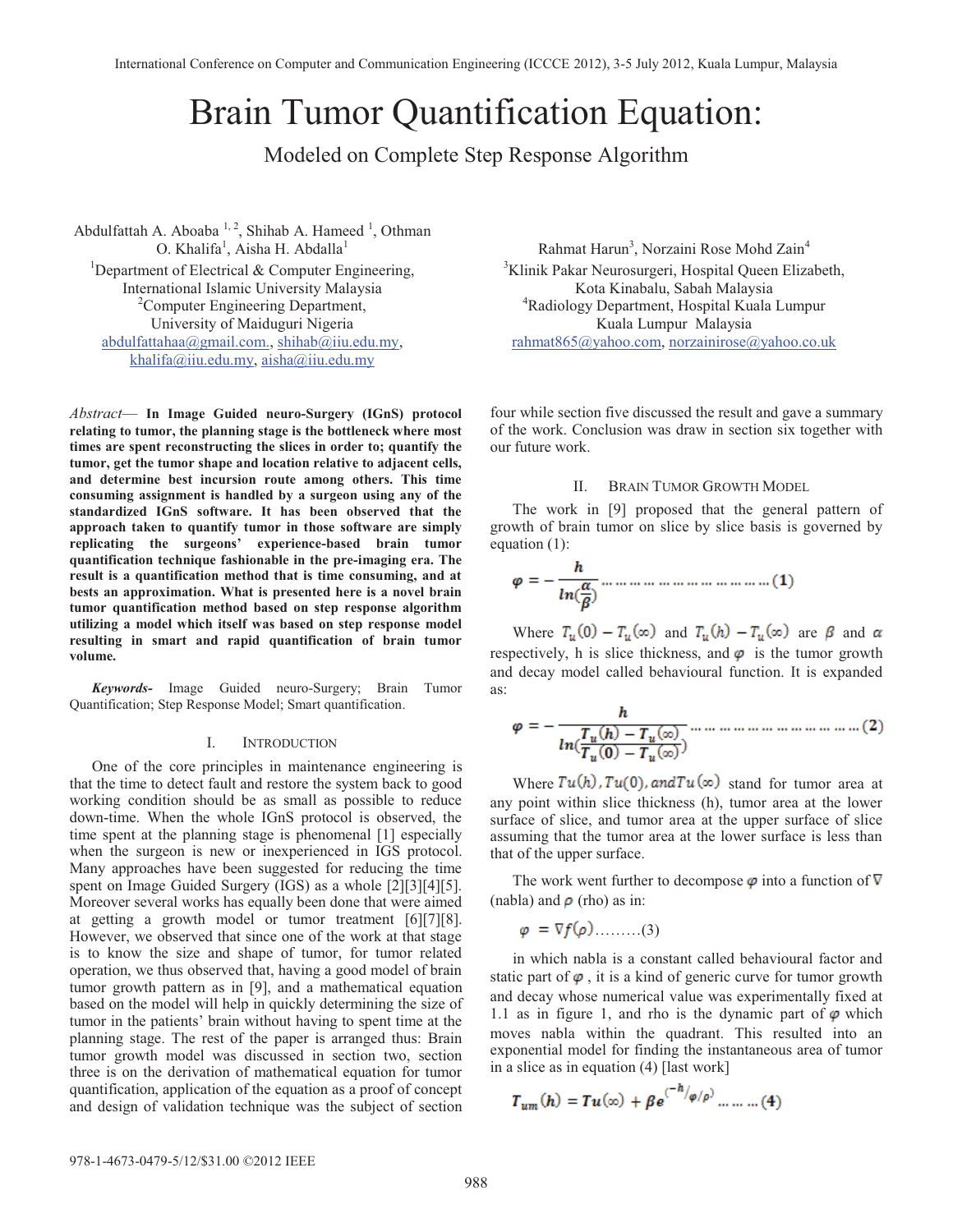Where  $\beta$  is  $Tu(0) - Tu(\infty)$ , and  $\rho$  is  $[T_u(\infty) - T_u(0)]$ 



Fig.1: The Brain Tumor Model Curve

## III. MATHEMATICAL EQUATION FOR TUMOR **QUANTIFICATION**

The brain tumor model equation in equation (4) is an equation for determining the instantaneous tumor area at any given point within the slice thickness (h). Conversely, the intended equation for tumor quantification is meant to find the volume of tumor within and between slice(s). This makes equation (4) unsuitable for the job at hand, hence we find its integral function to make it conform to the present need.

### *A. Finding the Integral of Equation (4)*

It is mathematically possible to use the equation for instantaneous value to determine the value of a range by simple repetitive method and changing the time-step bit-bybit. However, this is unprofessional, tedious, and probably inaccurate as it may be impossible to pick all the points in a range one after the other. A more professional and mathematically acceptable method is to integrate the equation and fix the range into it. In this way a whole range or length would be evaluated at ones. Since we are confronted with knowing the volume of tumor within a slice having known the tumor area at both the upper and lower surfaces of the slice together with the slice thickness, integration of equation (4) with respect to slice thickness (h) and use of the of limits of (h) solves the problem.

$$
V_t(h) = \int_{h=0}^{\infty} T u(\infty) + \beta e^{-0.91 \rho h} dh \dots \dots \dots (5)
$$

Where  $\beta$  is  $Tu(0) - Tu(\infty)$ , and  $V_t(h)$  denotes tumor volume with respect to h. **T**herefore equation (5) becomes

$$
V_t(h) = \int_{h=0}^{\infty} T u(\infty) + [T u(0) - T u(\infty)] e^{-0.91 \rho h} dh \dots \dots \dots (6)
$$

Hence, equation (6) becomes:

$$
V_t(h) = \int_{h=0}^{\infty} T u(\infty) + [T u(0) - T u(\infty)] e^{-0.91((T_u(\infty) - T_u(0))h} dh \dots \dots \dots (7)
$$

# IV. APPLICATION OF EQUATION, PROVE OF CONCEPT / VALIDATION

The application of the equation and proof of this concept shall be done using known mathematical concept to solve tumor volume problem and compare the result with the one using our equation ( $V_t(h)$ ), that is equation (7). The validation design is presented stage-wise in the proceeding sub section.

#### *A. Validation Design*

The images used are non-IGS protocol images because of the fairly large intervals (6mm) compare with IGS protocol images. However, since the radiological images are not naturally fit into a form that will allow direct use of any known mathematical concept, the first step was is to render radiological images into known shapes and apply mensuration to solve for the parameters. In connection to this, we carefully selected patients whose two consecutive tumor images are fairly circular (see figures 2) with slice thickness of 6mm. The five steps taken in designing the validation technique are:

- 1) Extract the circular shapes of tumor from the two surfaces of the slice – figure 2
- 2) Link the edges of the shapes together to form a pipe or vestige cone of slant heights 6mm (slice thickness).
- 3) Project the slant heights to meet on a line linking the radii of the two circles and perpendicular to the diameters of the circles to form a full cone.
- 4) Measure the height of the full cone, and the radii of the two circles.
- 5) Then, apply an appropriate mensuration formula to find the volume of the full cone, the smaller cone, and the vestige cone (the tumor volume).

The rendition of the image property into known shapes is shown in figure 3, and figure 4 shows how mensuration formula is used in determining tumor volume. However, we made use of engineering drawing software called Solidworks which made the whole process of this validation design easier than listed above.



Fig.2. Images depict tumor growth from 18.9cm<sup>2</sup> (a) to 19.5cm<sup>2</sup> (b) within 6mm interspaces or slice thickness [(a) is lower surface, and (b) is upper surface].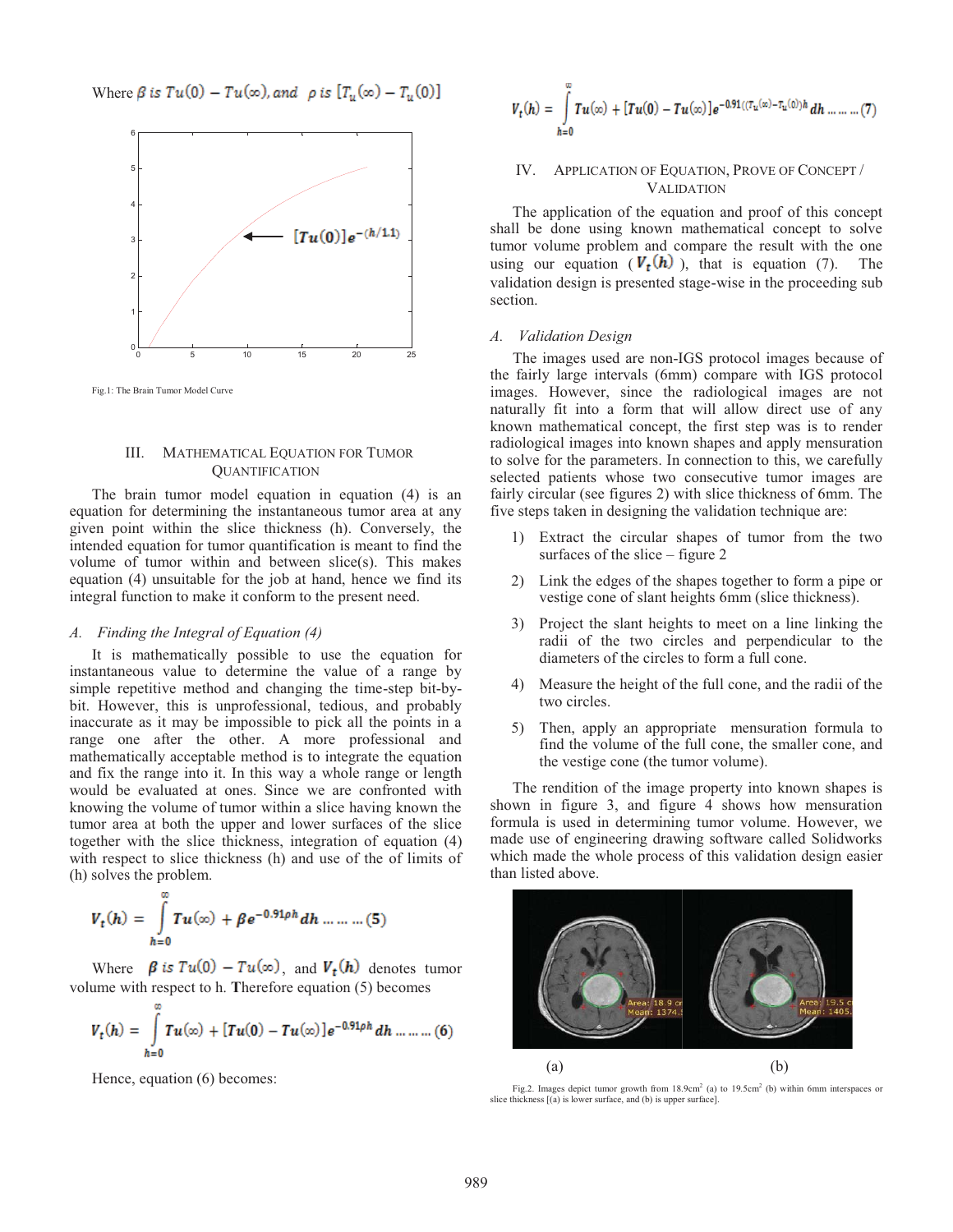

Fig. 3a-c: (a) Circles extracted from image surfaces; (b) Circles rendered into vestigial cone; (c) Vestigial cone projected into full cone; (d) Full cone made into half cone.



Fig. 4: Arrangement for Mathematically Determining Tumor Area. Equation 8 is for the whole cylinder BCDEAB, equation 9 is for the small volume bounded by BCDAB, and equation 10 for ADEA.

Figures 5 and 6 were also subjected to the same procedure and the volumes obtained for the three, that is, figures 2, 5, and 6 are compared with our equation in table 1.



Fig. 5: Images show tumor decay from  $19.5 \text{cm}^2$  (a) to  $16.9 \text{cm}^2$  (b) within 6mm interspaces or slice thickness [(a) is upper surface, and (b) is lower surface].



Fig. 6: Images depict tumor growth from  $11.2 \text{cm}^2$  (a) to  $15.1 \text{cm}^2$  (b) within 6mm interspaces or slice thickness [(a) is lower surface, and (b) is upper surface].

# *B. Use of Instantaneous Tumor Area*  $(T_{um}(h))$  *Formula*

In addition to integrating equation (4), a logical approach is required in solving the dynamic part of equation. The logical approach is in the use of j operator to arrive at a desired solution to equation (7) when  $h = 0$ . The normal solution to equation (7) under this condition does not tally with both experimental and mathematical solutions hence, the need to adjust the solution. The adjustment is made by making  $[-e^0] = j^2$ . Therefore, the solution to equation (7) includes a special kind of complex number whose the imaginary part is  $j\sqrt{-1\beta}$ . Hence, the tumor volume is the real part of the solution.

#### V. RESULTS DISCUSSION

At this preliminary stage, the results using standard formula were compared with the result obtained using our new formula for tumor quantification. The results showed a high level of correlation between our new formula and the standard formula. The significance of this result is that our goal of devising a quicker way of finding the volume of tumor in both intra and inter slice is close to being achieved. This would be a novel and landmark achievement in that the need for slice reconstruction is eliminated in IGS planning, once this idea is incorporated into the IGS planning software.

#### VI. CONCLUSION AND FUTURE WORK

This paper started by studying the equation for deriving the instantaneous area of tumor within an image slice, and later advanced it for determining the volume of tumor for both intra